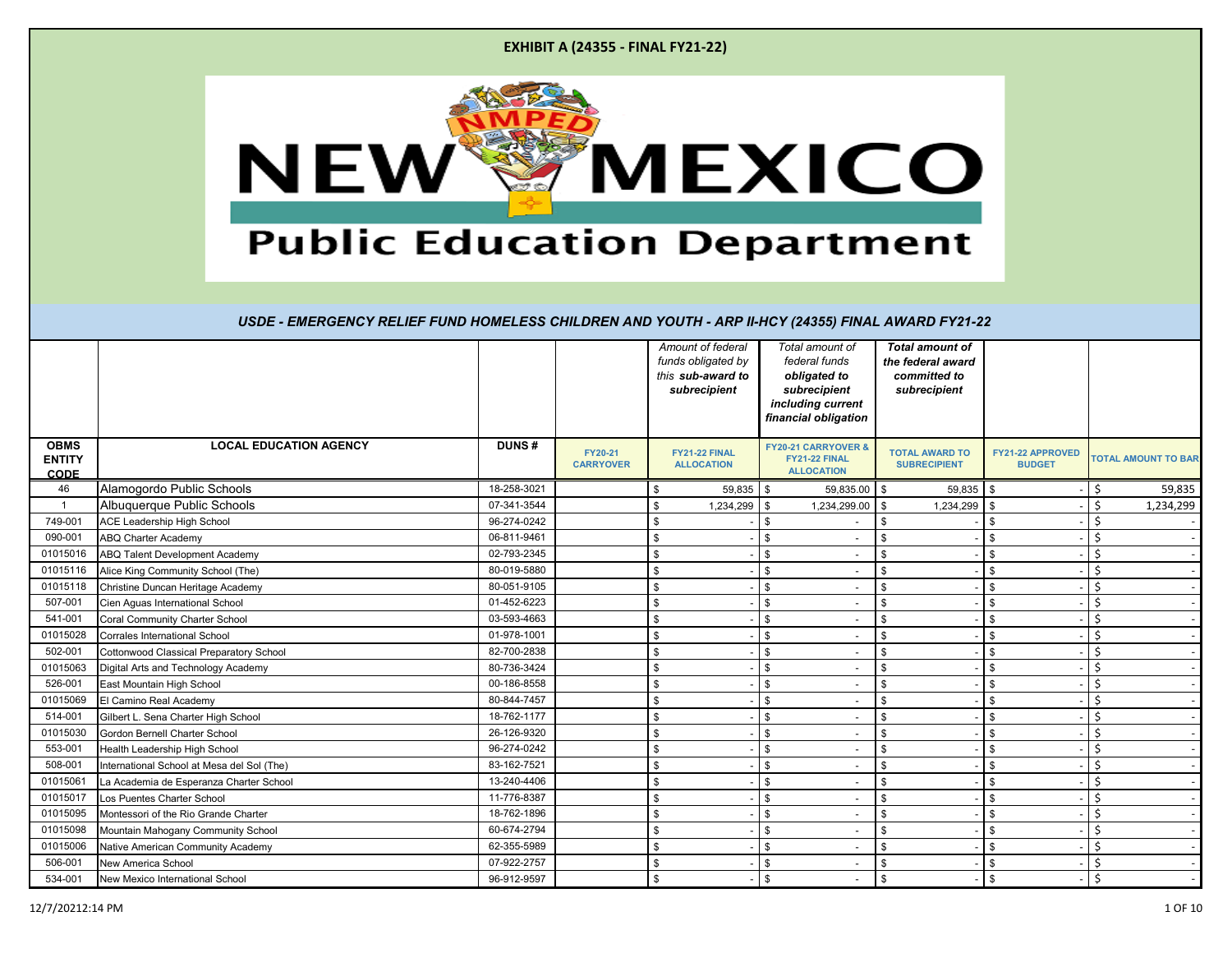| <b>EXHIBIT A (24355 - FINAL FY21-22)</b>                                                          |
|---------------------------------------------------------------------------------------------------|
| <b>MEXICO</b><br><b>NEW</b><br><b>Public Education Department</b>                                 |
|                                                                                                   |
| USDE - EMERGENCY RELIEF FUND HOMELESS CHILDREN AND YOUTH - ARP II-HCY (24355) FINAL AWARD FY21-22 |

|                                             |                                                      |              |                             | Amount of federal<br>funds obligated by<br>this sub-award to<br>subrecipient | Total amount of<br>federal funds<br>obligated to<br>subrecipient<br>including current | <b>Total amount of</b><br>the federal award<br>committed to<br>subrecipient |                                   |                            |
|---------------------------------------------|------------------------------------------------------|--------------|-----------------------------|------------------------------------------------------------------------------|---------------------------------------------------------------------------------------|-----------------------------------------------------------------------------|-----------------------------------|----------------------------|
|                                             |                                                      |              |                             |                                                                              | financial obligation                                                                  |                                                                             |                                   |                            |
| <b>OBMS</b><br><b>ENTITY</b><br><b>CODE</b> | <b>LOCAL EDUCATION AGENCY</b>                        | <b>DUNS#</b> | FY20-21<br><b>CARRYOVER</b> | FY21-22 FINAL<br><b>ALLOCATION</b>                                           | FY20-21 CARRYOVER &<br>FY21-22 FINAL<br><b>ALLOCATION</b>                             | <b>TOTAL AWARD TO</b><br><b>SUBRECIPIENT</b>                                | FY21-22 APPROVED<br><b>BUDGET</b> | <b>TOTAL AMOUNT TO BAR</b> |
| 01015039                                    | Mark Armijo Academy                                  | 10-991-9808  |                             | \$.                                                                          | \$                                                                                    | \$                                                                          | \$                                | Ś.                         |
| 01015047                                    | Public Academy for Performing Arts                   | 12-356-4721  |                             | \$                                                                           | \$                                                                                    | $\mathbb{S}$                                                                |                                   | \$                         |
| 01015051                                    | Robert F. Kennedy Charter School                     | 04-097-0761  |                             | $\mathbf{\hat{S}}$                                                           | \$<br>$\overline{\phantom{a}}$                                                        | \$                                                                          | \$                                | \$                         |
| 750-001                                     | Siembra Leadership High School                       | 08-055-0975  |                             | \$                                                                           | \$                                                                                    | \$                                                                          | \$                                | \$                         |
| 01015025                                    | South Valley Academy                                 | 83-050-5009  |                             | \$                                                                           | \$<br>$\overline{\phantom{a}}$                                                        | \$                                                                          | \$                                | \$                         |
| 561-001                                     | Technology Leadership High School                    | 08-025-4950  |                             | <b>S</b>                                                                     | \$                                                                                    | $\mathbb{S}$                                                                | \$                                | \$                         |
| 001-709                                     | Voz Collegiate Preparatory                           | 11-773-2101  |                             | \$                                                                           | \$                                                                                    | $$\mathbb{S}$$                                                              | \$.                               | \$                         |
| 545-001                                     | William W. & Josephine Dorn Charter Community School | 07-849-6306  |                             | $\mathbf{\hat{S}}$                                                           | \$                                                                                    | \$                                                                          | \$                                | \$                         |
| 30                                          | Animas Public Schools                                | 19-302-0492  |                             | \$                                                                           | \$                                                                                    | \$                                                                          | \$                                | \$                         |
| 22                                          | Artesia Public Schools                               | 08-447-5409  |                             | <b>S</b><br>28,655                                                           | \$<br>28,655.00                                                                       | \$<br>28,655                                                                | l \$                              | \$<br>28,655               |
| 64                                          | <b>Aztec Municipal Schools</b>                       | 84-923-8688  |                             | $\mathbf{\hat{S}}$<br>25,482                                                 | 25,482.00<br>\$.                                                                      | 25,482<br>$\mathfrak{L}$                                                    |                                   | \$.<br>25,482              |
| 64455001                                    | Mosaic Academy Charter                               | 79-372-4654  |                             | \$                                                                           | \$                                                                                    | \$                                                                          |                                   | \$                         |
| 87                                          | <b>Belen Consolidated Schools</b>                    | 18-260-2854  |                             | 69,726 \$<br>\$                                                              | 69,726.00 \$                                                                          | 69,726 \$                                                                   |                                   | \$<br>69,726               |
| 61                                          | <b>Bernalillo Public Schools</b>                     | 83-560-4893  |                             | 27,311<br><b>S</b>                                                           | $\mathbb{S}$<br>27,311.00 \$                                                          | 27,311                                                                      | l \$                              | \$.<br>27,311              |
| 66                                          | <b>Bloomfield Schools</b>                            | 84-923-8746  |                             | $57,165$ \$<br>$\mathbf{\hat{S}}$                                            | $57,165.00$ \$                                                                        | $57,165$ \$                                                                 |                                   | \$<br>57,165               |
| 40                                          | <b>Capitan Municipal Schools</b>                     | 18-421-8832  |                             | \$                                                                           | \$                                                                                    | \$                                                                          | \$                                | \$                         |
| 20                                          | <b>Carlsbad Municipal Schools</b>                    | 08-447-5656  |                             | 77,340<br>\$                                                                 | \$<br>77,340.00                                                                       | 77,340<br>\$                                                                | \$                                | \$<br>77,340               |
| 2015500                                     | Jefferson Montessori Academy                         | 11-954-1493  |                             | $\mathbf{\hat{S}}$                                                           | \$                                                                                    | \$                                                                          | \$                                | \$                         |
| 005-020                                     | Pecos Connections Academy                            | 07-548-0516  |                             | <b>S</b>                                                                     | \$                                                                                    | \$                                                                          | \$                                | \$                         |
| 37                                          | Carrizozo Municipal Schools                          | 18-237-1179  |                             | <b>S</b>                                                                     | \$.                                                                                   | \$                                                                          | \$                                | \$                         |
| 67                                          | <b>Central Consolidated Schools</b>                  | 12-292-8351  |                             | \$<br>57,907                                                                 | 57,907.00<br>\$                                                                       | \$<br>57,907                                                                | <b>S</b>                          | \$<br>57,907               |
| 559-00                                      | Dream Diné Charter School                            | 07-976-8798  |                             | \$.                                                                          | \$                                                                                    | \$                                                                          |                                   | \$.                        |
| 53                                          | Chama Valley Independent Schools                     | 08-526-8324  |                             | \$.                                                                          | \$                                                                                    | \$                                                                          | \$                                | \$                         |
| 8                                           | <b>Cimarron Municipal Schools</b>                    | 02-493-6650  |                             |                                                                              | \$                                                                                    | $\mathfrak{s}$                                                              | \$                                | \$                         |
| 08075003                                    | Moreno Valley High School                            | 60-590-0997  |                             | \$                                                                           | \$                                                                                    | \$                                                                          | \$                                | \$                         |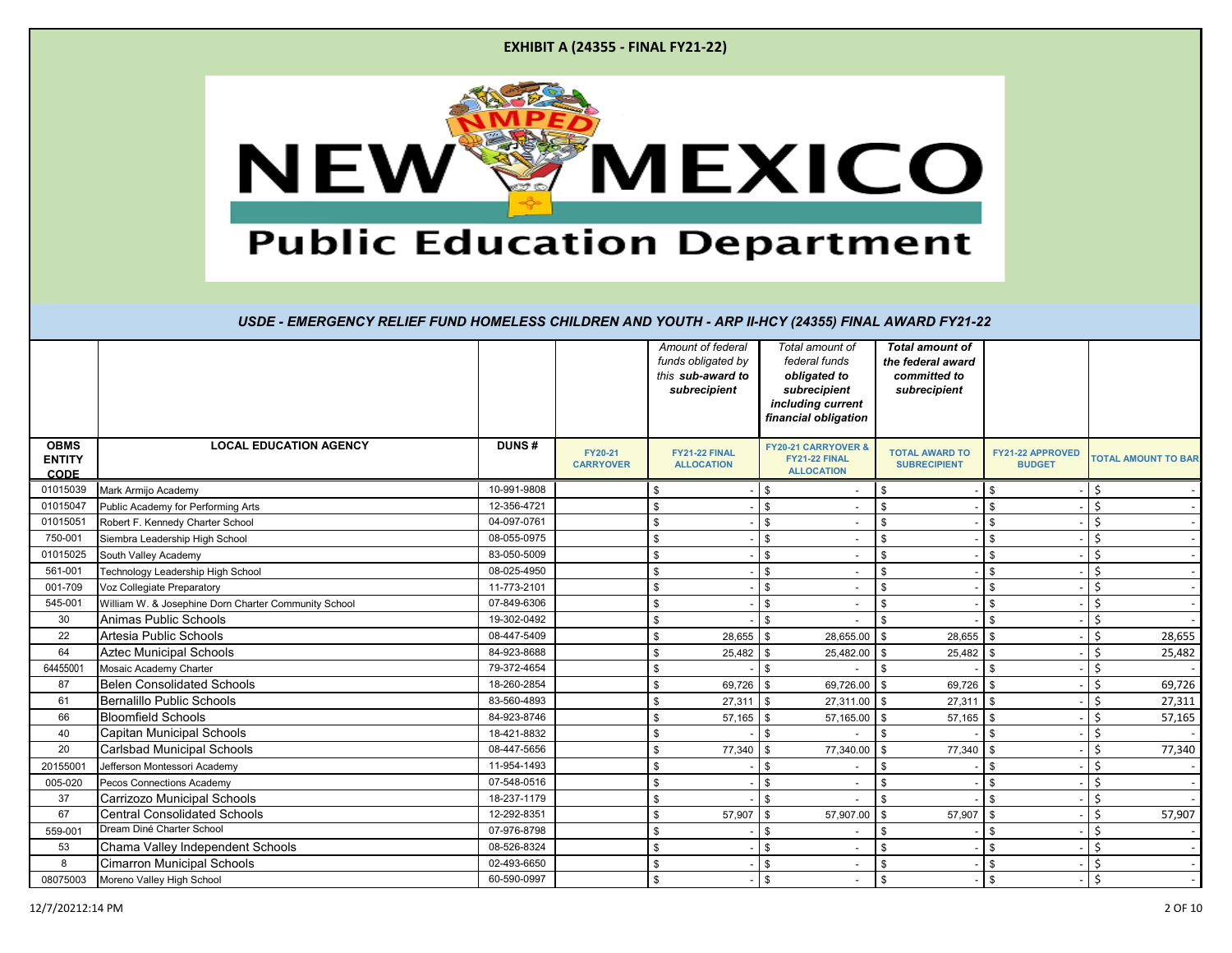| <b>EXHIBIT A (24355 - FINAL FY21-22)</b> |  |
|------------------------------------------|--|
|------------------------------------------|--|



|                                             |                                         |              |                             | Amount of federal<br>funds obligated by<br>this sub-award to<br>subrecipient | Total amount of<br>federal funds<br>obligated to<br>subrecipient<br>including current<br>financial obligation | <b>Total amount of</b><br>the federal award<br>committed to<br>subrecipient |                                   |         |                            |
|---------------------------------------------|-----------------------------------------|--------------|-----------------------------|------------------------------------------------------------------------------|---------------------------------------------------------------------------------------------------------------|-----------------------------------------------------------------------------|-----------------------------------|---------|----------------------------|
| <b>OBMS</b><br><b>ENTITY</b><br><b>CODE</b> | <b>LOCAL EDUCATION AGENCY</b>           | <b>DUNS#</b> | FY20-21<br><b>CARRYOVER</b> | FY21-22 FINAL<br><b>ALLOCATION</b>                                           | <b>FY20-21 CARRYOVER &amp;</b><br>FY21-22 FINAL<br><b>ALLOCATION</b>                                          | <b>TOTAL AWARD TO</b><br><b>SUBRECIPIENT</b>                                | FY21-22 APPROVED<br><b>BUDGET</b> |         | <b>TOTAL AMOUNT TO BAR</b> |
| 84                                          | <b>Clayton Municipal Schools</b>        | 10-005-3867  |                             |                                                                              |                                                                                                               | $\sqrt[6]{3}$                                                               | \$                                | Ŝ       |                            |
| 48                                          | <b>Cloudcroft Municipal Schools</b>     | 83-560-4869  |                             | \$                                                                           | $\mathfrak{L}$                                                                                                | \$                                                                          | \$                                | $\zeta$ |                            |
| 12                                          | <b>Clovis Municipal Schools</b>         | 96-318-6288  |                             | \$                                                                           | \$                                                                                                            | \$                                                                          | \$                                | Ś       |                            |
| 24                                          | <b>Cobre Consolidated Schools</b>       | 03-608-3897  |                             | \$<br>6,417                                                                  | \$<br>6,417.00                                                                                                | $\mathbf{s}$<br>6,417                                                       | \$                                | Ś.      | 6,417                      |
| 38                                          | Corona Public Schools                   | 19-302-0542  |                             | \$                                                                           | $\mathfrak{L}$                                                                                                | \$                                                                          | \$                                | \$      |                            |
| 62                                          | <b>Cuba Independent Schools</b>         | 05-442-5566  |                             | \$<br>16,755                                                                 | 16,755.00<br>\$                                                                                               | $16,755$ \$<br>l \$                                                         |                                   | Ś       | 16,755                     |
| 42                                          | Deming Public Schools                   | 09-414-1264  |                             | \$<br>102,169                                                                | 102,169.00 \$<br>\$                                                                                           | $102,169$ \$                                                                |                                   | Ś       | 102,169                    |
| 42295006                                    | Deming Cesar Chavez Charter High School | 62-381-5243  |                             | \$                                                                           | <sup>\$</sup>                                                                                                 | \$                                                                          | \$                                | Ś       |                            |
| 85                                          | Des Moines Municipal Schools            | 04-798-4141  |                             | \$                                                                           |                                                                                                               | \$                                                                          | $\mathfrak s$                     | Ś       |                            |
| 6                                           | <b>Dexter Consolidated Schools</b>      | 09-413-7593  |                             | \$<br>18,884                                                                 | 18,884.00<br>\$                                                                                               | 18,884<br>\$                                                                | \$                                | Ŝ.      | 18,884                     |
| 60                                          | Dora Consolidated Schools               | 18-463-9516  |                             | \$                                                                           | $\mathfrak{L}$                                                                                                | \$                                                                          | \$                                | Ś       |                            |
| 54                                          | Dulce Independent Schools               | 84-979-7519  |                             | \$<br>5,725                                                                  | 5,725.00<br>\$                                                                                                | l \$<br>$5,725$ \$                                                          |                                   | Ś       | 5,725                      |
| 58                                          | Elida Municipal Schools                 | 12-317-8006  |                             | \$                                                                           | $\mathfrak{L}$                                                                                                | \$                                                                          | \$                                | Ś       |                            |
| 55                                          | Española Public Schools                 | 15-937-4156  |                             | \$<br>47,796                                                                 | 47,796.00 \$<br>\$                                                                                            | 47,796                                                                      |                                   | Ś       | 47,796                     |
| 80                                          | <b>Estancia Municipal Schools</b>       | 79-748-2341  |                             | \$<br>12,399                                                                 | 12,399.00 \$<br>\$                                                                                            | 12,399                                                                      | - \$                              | \$      | 12,399                     |
| 32                                          | <b>Eunice Public Schools</b>            | 04-612-5043  |                             | \$<br>9,681                                                                  | $9,681.00$ \$<br>$\mathfrak{L}$                                                                               | 9,681                                                                       | <b>S</b>                          | \$      | 9,681                      |
| 65                                          | Farmington Municipal Schools            | 06-972-0043  |                             | \$<br>91,946                                                                 | 91,946.00 \$<br><sup>\$</sup>                                                                                 | $91,946$ \$                                                                 |                                   | Ś       | 91,946                     |
| 59                                          | <b>Floyd Municipal Schools</b>          | 80-048-6008  |                             |                                                                              | <sup>\$</sup>                                                                                                 | \$                                                                          | \$                                | Ś       |                            |
| 16                                          | Fort Sumner Municipal Schools           | 10-079-5657  |                             | \$<br>9,446                                                                  | 9,446.00<br>\$                                                                                                | 9,446<br>\$                                                                 |                                   | \$      | 9,446                      |
| 19                                          | Gadsden Independent Schools             | 08-766-7267  |                             | \$<br>170,191                                                                | 170,191.00 \$<br>\$                                                                                           | 170,191                                                                     | \$                                | \$      | 170,191                    |
| 43                                          | Gallup-McKinley County Schools          | 06-941-2153  |                             | \$<br>287,923                                                                | 287,923.00<br><sup>\$</sup>                                                                                   | \$<br>287,923                                                               | \$                                | \$      | 287,923                    |
| 15                                          | <b>Grady Municipal Schools</b>          | 15-937-1376  |                             | \$                                                                           | ዳ                                                                                                             | \$                                                                          | $\mathbf{s}$                      | Ś       |                            |
| 88                                          | Grants/Cibola County Schools            | 06-063-2940  |                             | \$<br>34,453                                                                 | 34,453.00<br>\$                                                                                               | 34,453<br>$\mathbf{s}$                                                      | \$                                | Ś       | 34,453                     |
| $5\phantom{.0}$                             | Hagerman Municipal Schools              | 96-399-3667  |                             | \$                                                                           | $\mathfrak{L}$                                                                                                | \$                                                                          | $\mathbf{s}$                      | Ś       |                            |
| 18                                          | <b>Hatch Valley Public Schools</b>      | 00-877-9949  |                             | \$<br>23,681                                                                 | 23,681.00 \$<br>\$                                                                                            | 23,681                                                                      | \$                                | \$      | 23,681                     |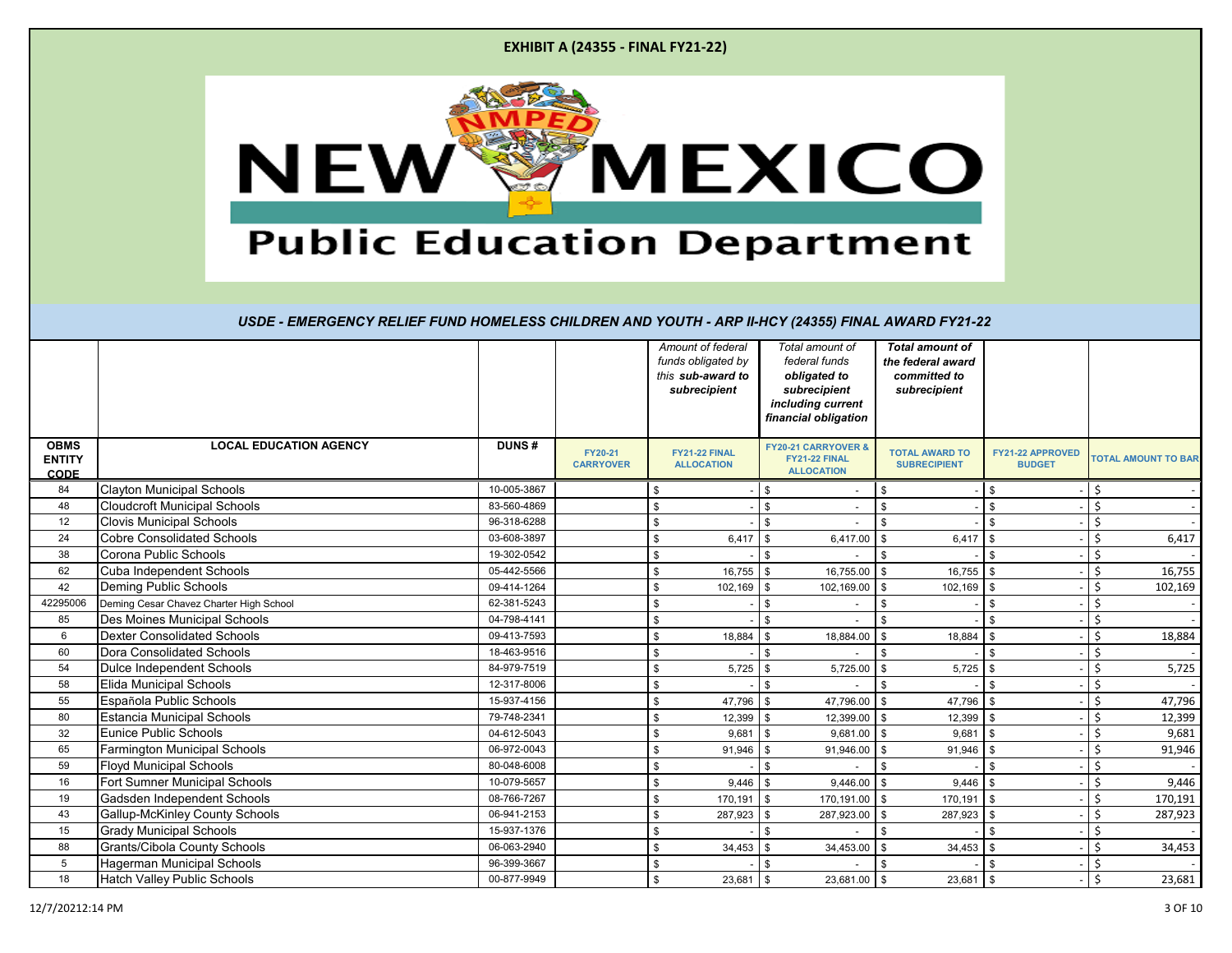|                                             | <b>EXHIBIT A (24355 - FINAL FY21-22)</b>                                                                                                              |                            |                             |                                                                              |                       |                                                                                                               |                                                                             |                                   |                             |
|---------------------------------------------|-------------------------------------------------------------------------------------------------------------------------------------------------------|----------------------------|-----------------------------|------------------------------------------------------------------------------|-----------------------|---------------------------------------------------------------------------------------------------------------|-----------------------------------------------------------------------------|-----------------------------------|-----------------------------|
|                                             | <b>NEW</b><br><b>Public Education Department</b><br>USDE - EMERGENCY RELIEF FUND HOMELESS CHILDREN AND YOUTH - ARP II-HCY (24355) FINAL AWARD FY21-22 |                            |                             |                                                                              |                       | <b>SMEXICO</b>                                                                                                |                                                                             |                                   |                             |
|                                             |                                                                                                                                                       |                            |                             | Amount of federal<br>funds obligated by<br>this sub-award to<br>subrecipient |                       | Total amount of<br>federal funds<br>obligated to<br>subrecipient<br>including current<br>financial obligation | <b>Total amount of</b><br>the federal award<br>committed to<br>subrecipient |                                   |                             |
| <b>OBMS</b><br><b>ENTITY</b><br><b>CODE</b> | <b>LOCAL EDUCATION AGENCY</b>                                                                                                                         | <b>DUNS#</b>               | FY20-21<br><b>CARRYOVER</b> | FY21-22 FINAL<br><b>ALLOCATION</b>                                           |                       | <b>FY20-21 CARRYOVER &amp;</b><br>FY21-22 FINAL<br><b>ALLOCATION</b>                                          | <b>TOTAL AWARD TO</b><br><b>SUBRECIPIENT</b>                                | FY21-22 APPROVED<br><b>BUDGET</b> | <b>TOTAL AMOUNT TO BAR</b>  |
|                                             | <b>Hobbs Municipal Schools</b>                                                                                                                        | 06-897-3627                |                             |                                                                              | $52,478$ \$           | 52,478.00                                                                                                     | 52,478<br>-S                                                                | l \$                              | \$<br>52,478                |
| 33                                          |                                                                                                                                                       |                            |                             | \$                                                                           |                       | \$                                                                                                            |                                                                             | \$                                |                             |
| 39                                          | Hondo Valley Public Schools                                                                                                                           | 07-915-3107                |                             | \$                                                                           |                       | \$<br>$\overline{a}$                                                                                          |                                                                             |                                   | Ś.                          |
| 50                                          | <b>House Municipal Schools</b>                                                                                                                        | 18-421-9046                |                             | \$                                                                           |                       |                                                                                                               | \$.                                                                         | - \$                              | \$                          |
| 34                                          | Jal Public Schools                                                                                                                                    | 07-486-5429                |                             | \$                                                                           |                       | \$                                                                                                            | \$                                                                          | \$                                | \$                          |
| 56                                          | Jemez Mountain Public Schools                                                                                                                         | 10-066-3558                |                             | \$                                                                           |                       | $\mathfrak{L}$<br>$\sim$                                                                                      | \$.                                                                         | \$                                | Ś.                          |
| 63                                          | Jemez Valley Public Schools                                                                                                                           | 19-569-1175                |                             | \$                                                                           |                       | \$                                                                                                            | \$                                                                          | $\mathfrak s$                     | Ś.                          |
|                                             | San Diego Riverside Charter School                                                                                                                    | 17-678-8230                |                             | \$                                                                           |                       | \$<br>$\sim$                                                                                                  | \$                                                                          | \$                                | \$                          |
| 63435004<br>$\overline{7}$                  | Lake Arthur Municipal Schools                                                                                                                         | 10-079-6135                |                             | \$                                                                           |                       | \$                                                                                                            |                                                                             | - \$                              | \$                          |
| 17                                          | Las Cruces Public Schools                                                                                                                             | 09-413-8740                |                             | \$                                                                           | 237,383               | \$<br>237,383.00                                                                                              | 237,383                                                                     | - \$                              | Ś.<br>237,383               |
| 69                                          | Las Vegas City Public Schools                                                                                                                         | 10-005-3990                |                             | \$                                                                           | 16,886                | 16,886.00<br>- \$                                                                                             | 16,886                                                                      | \$                                | Ś.<br>16,886                |
| 51                                          | Logan Municipal Schools                                                                                                                               | 10-278-4170                |                             | \$                                                                           |                       | \$.<br>$\sim$                                                                                                 | \$                                                                          | \$                                | Ś.                          |
| 29                                          | Lordsburg Municipal Schools                                                                                                                           | 09-413-5670                |                             | \$                                                                           | 18,709                | 18,709.00<br>- \$                                                                                             | 18,709                                                                      | -9                                | Ś<br>18,709                 |
| 41                                          | Los Alamos Public Schools                                                                                                                             | 07-338-7409                |                             | \$                                                                           |                       | \$.                                                                                                           |                                                                             | - \$                              | Ś.                          |
| 86                                          | Los Lunas Public Schools                                                                                                                              | 08-146-6427                |                             | \$                                                                           | 91,823                | 91,823.00<br>\$                                                                                               | 91,823                                                                      | <b>S</b>                          | Ś.<br>91,823                |
| 21                                          | Loving Municipal Schools                                                                                                                              | 10-060-5997                |                             | - \$                                                                         |                       | $-1$ \$<br>$-5$                                                                                               |                                                                             | -8                                | - 19                        |
| 31                                          | <b>Lovington Municipal Schools</b>                                                                                                                    | 12-351-4762                |                             | \$                                                                           | $24,845$ \$           | 24,845.00 \$                                                                                                  | $24,845$ \$                                                                 |                                   | \$<br>24,845                |
| 75                                          | Magdalena Municipal Schools                                                                                                                           | 07-645-1756                |                             | \$                                                                           |                       | \$<br>$\sim$                                                                                                  | \$                                                                          | $\sqrt{3}$                        | \$                          |
| 11                                          | <b>Maxwell Municipal Schools</b>                                                                                                                      | 10-005-4055                |                             | \$                                                                           |                       | \$<br>$\sim$                                                                                                  | $\sqrt{3}$                                                                  | $\sqrt[6]{3}$                     | \$                          |
| 14                                          | Melrose Municipal Schools                                                                                                                             | 10-060-6003                |                             | \$                                                                           |                       | \$<br>$\sim$                                                                                                  | $\sqrt{3}$                                                                  | $\sqrt[6]{5}$                     | \$                          |
| 78                                          | Mesa Vista Consolidated Schools                                                                                                                       | 05-821-1590                |                             | \$                                                                           |                       | \$<br>$\sim$                                                                                                  | $\sqrt[3]{2}$                                                               | $\sqrt[6]{3}$                     | \$                          |
| 44<br>81                                    | Mora Independent Schools<br>Moriarty-Edgewood School District                                                                                         | 09-414-3401<br>01-122-4219 |                             | \$<br>\$                                                                     | 4,575 \$<br>49,767 \$ | 4,575.00 \$<br>49,767.00 \$                                                                                   | 4,575 \$<br>49,767 \$                                                       |                                   | \$<br>4,575<br>\$<br>49,767 |

28 Mosquero Municipal Schools 10-066-3608 \$ - \$ - \$ - \$ - \$ - 82 Mountainair Public Schools<br>
82 Mountainair Public Schools<br>
82 Mountainair Public School District<br>
8 - \$ - \$ - \$ - \$ 70 Pecos Independent School District 1 1 15-494-0481 | 05-494-0481 | \$ - \$ - \$ - \$ - \$

**OBMS ENTITY**  CODE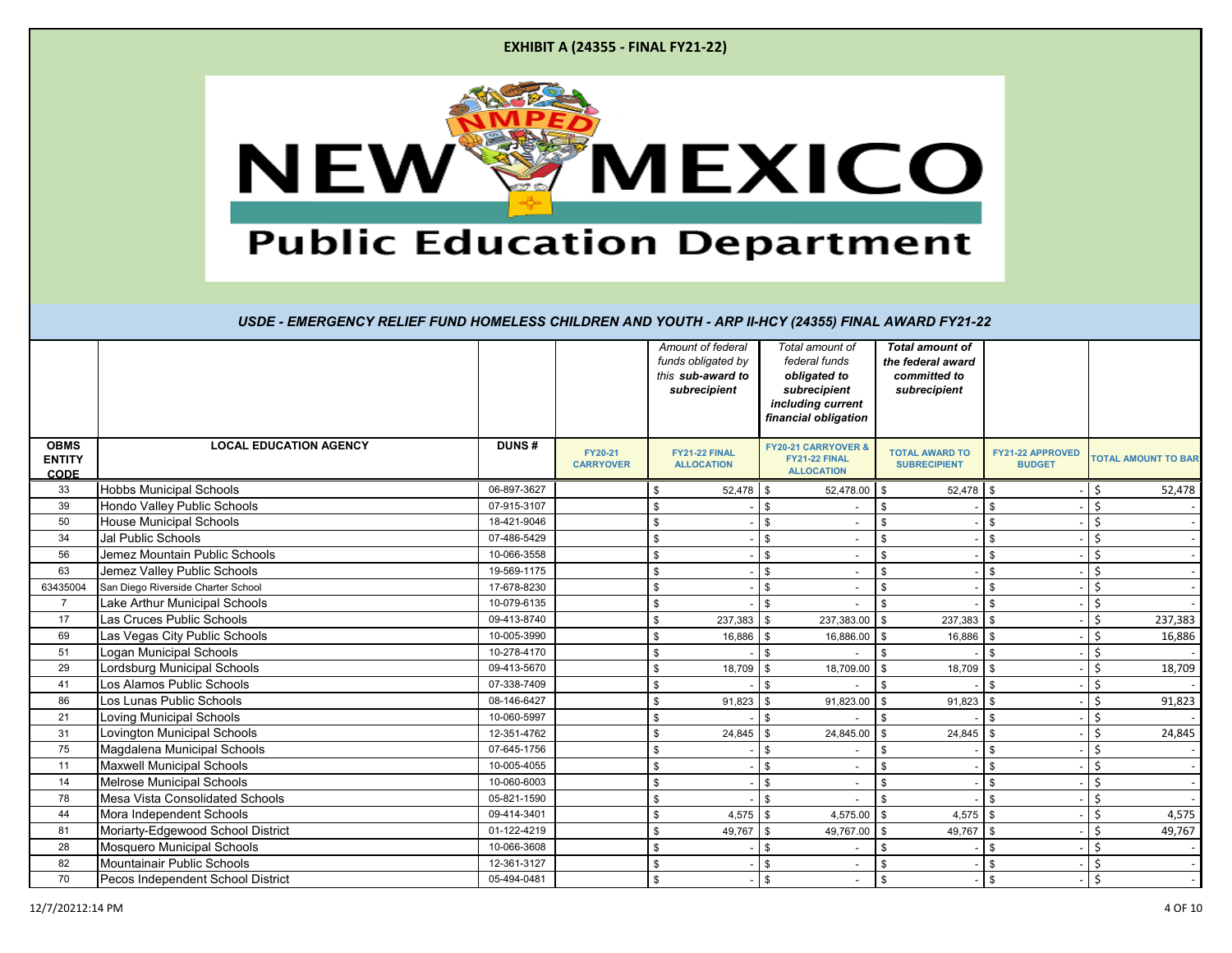|  | <b>EXHIBIT A (24355 - FINAL FY21-22)</b> |  |
|--|------------------------------------------|--|
|--|------------------------------------------|--|



|                                             |                                            |              |                             | Amount of federal<br>funds obligated by<br>this sub-award to<br>subrecipient | Total amount of<br>federal funds<br>obligated to<br>subrecipient<br>including current<br>financial obligation | <b>Total amount of</b><br>the federal award<br>committed to<br>subrecipient |                                   |               |                            |
|---------------------------------------------|--------------------------------------------|--------------|-----------------------------|------------------------------------------------------------------------------|---------------------------------------------------------------------------------------------------------------|-----------------------------------------------------------------------------|-----------------------------------|---------------|----------------------------|
| <b>OBMS</b><br><b>ENTITY</b><br><b>CODE</b> | <b>LOCAL EDUCATION AGENCY</b>              | <b>DUNS#</b> | FY20-21<br><b>CARRYOVER</b> | <b>FY21-22 FINAL</b><br><b>ALLOCATION</b>                                    | <b>FY20-21 CARRYOVER &amp;</b><br>FY21-22 FINAL<br><b>ALLOCATION</b>                                          | <b>TOTAL AWARD TO</b><br><b>SUBRECIPIENT</b>                                | FY21-22 APPROVED<br><b>BUDGET</b> |               | <b>TOTAL AMOUNT TO BAR</b> |
| 77                                          | Peñasco Independent Schools                | 79-937-8146  |                             | \$                                                                           | \$                                                                                                            | \$                                                                          | \$                                | Ŝ.            |                            |
| 72                                          | Pojoaque Valley Public Schools             | 08-195-9579  |                             | \$<br>9,691                                                                  | 9,691.00<br>\$                                                                                                | $\sqrt{3}$<br>9,691                                                         | $\mathfrak{L}$                    | \$            | 9,691                      |
| 57                                          | <b>Portales Municipal Schools</b>          | 12-361-1816  |                             | \$<br>18,469                                                                 | $\mathfrak{S}$<br>18,469.00 \$                                                                                | 18,469                                                                      | \$                                | \$            | 18,469                     |
| 3                                           | Quemado Independent Schools                | 01-682-0532  |                             | \$                                                                           | \$                                                                                                            | \$                                                                          | \$                                | Ś             |                            |
| 79                                          | Questa Independent Schools                 | 86-767-6298  |                             | \$<br>7,169                                                                  | \$<br>7,169.00                                                                                                | \$<br>7,169                                                                 | \$                                | Ŝ.            | 7,169                      |
| 9                                           | <b>Raton Public Schools</b>                | 12-296-2160  |                             | \$<br>9,434                                                                  | 9,434.00<br>\$                                                                                                | 9,434<br>$\mathbf{s}$                                                       | $\mathfrak{L}$                    | \$            | 9,434                      |
| 2                                           | Reserve Independent Schools                | 12-75-71342  |                             | \$                                                                           | \$                                                                                                            | \$                                                                          | \$                                | Ś.            |                            |
| 83                                          | Rio Rancho Public Schools                  | 83-560-4810  |                             | \$<br>62,816                                                                 | 62,816.00<br>\$                                                                                               | 62,816<br>\$                                                                | \$                                | Ś.            | 62,816                     |
| $\overline{4}$                              | Roswell Independent Schools                | 07-138-5249  |                             | \$<br>70,777                                                                 | 70,777.00 \$<br>\$                                                                                            | 70,777                                                                      | \$                                | <sup>\$</sup> | 70,777                     |
| 4055009                                     | Sidney Gutierrez Middle School             | 12-127-4950  |                             | \$                                                                           | \$                                                                                                            | \$                                                                          | \$                                | <b>S</b>      |                            |
| 27                                          | <b>Roy Municipal Schools</b>               | 12-334-4574  |                             | \$                                                                           | \$                                                                                                            | \$                                                                          | \$                                | \$            |                            |
| 36                                          | Ruidoso Municipal Schools                  | 10-155-4744  |                             | \$                                                                           | \$<br>$\overline{\phantom{a}}$                                                                                | \$                                                                          | \$                                | \$            |                            |
| 52                                          | San Jon Municipal Schools                  | 10-060-6029  |                             | \$                                                                           | \$                                                                                                            | \$                                                                          | \$                                | Ś             |                            |
| 71                                          | Santa Fe Public Schools                    | 09-714-4281  |                             | \$<br>223,803                                                                | 223,803.00<br>\$                                                                                              | \$<br>223,803                                                               | <sup>\$</sup>                     | \$            | 223,803                    |
| 71495024                                    | Academy for Technology and the Classics    | 84-386-1738  |                             | \$                                                                           | \$                                                                                                            | \$                                                                          | \$                                | Ŝ.            |                            |
| 25                                          | Santa Rosa Consolidated Schools            | 03-612-5920  |                             | \$<br>5,841                                                                  | $5,841.00$ \$<br>\$                                                                                           | 5,841                                                                       | \$                                | \$            | 5,841                      |
| 23                                          | <b>Silver Consolidated School District</b> | 78-047-0423  |                             | \$<br>16,108                                                                 | 16,108.00 \$<br>\$                                                                                            | $16,108$ \$                                                                 |                                   | Ś.            | 16,108                     |
| 74                                          | Socorro Consolidated Schools               | 04-070-5303  |                             | \$<br>20,327                                                                 | 20,327.00<br>\$                                                                                               | \$<br>20,327                                                                | \$                                | \$            | 20,327                     |
| 74535003                                    | Cottonwood Valley Charter School           | 04-306-5353  |                             | \$                                                                           | \$                                                                                                            | \$                                                                          | \$                                | \$            |                            |
| 10                                          | <b>Springer Municipal Schools</b>          | 18-262-0369  |                             | \$                                                                           | \$                                                                                                            | \$                                                                          | \$                                | \$            |                            |
| 76                                          | <b>Taos Municipal Schools</b>              | 19-329-1002  |                             | \$<br>31,759                                                                 | \$<br>31,759.00                                                                                               | 31,759<br>\$                                                                | \$                                | \$            | 31,759                     |
| 76555006                                    | Anansi Charter School                      | 10-202-2386  |                             | \$                                                                           | \$                                                                                                            | \$                                                                          | \$                                | Ś.            |                            |
| 76555005                                    | Taos Municipal Charter School              | 19-329-1002  |                             | \$                                                                           | \$                                                                                                            | \$                                                                          | \$                                | \$            |                            |
| 76555012                                    | Vista Grande High School                   | 78-054-5414  |                             | \$                                                                           | \$                                                                                                            | \$                                                                          | \$                                | Ś             |                            |
| 35                                          | <b>Tatum Municipal Schools</b>             | 10-005-4170  |                             | \$                                                                           | \$<br>$\overline{\phantom{a}}$                                                                                | \$                                                                          | \$                                | Ś.            |                            |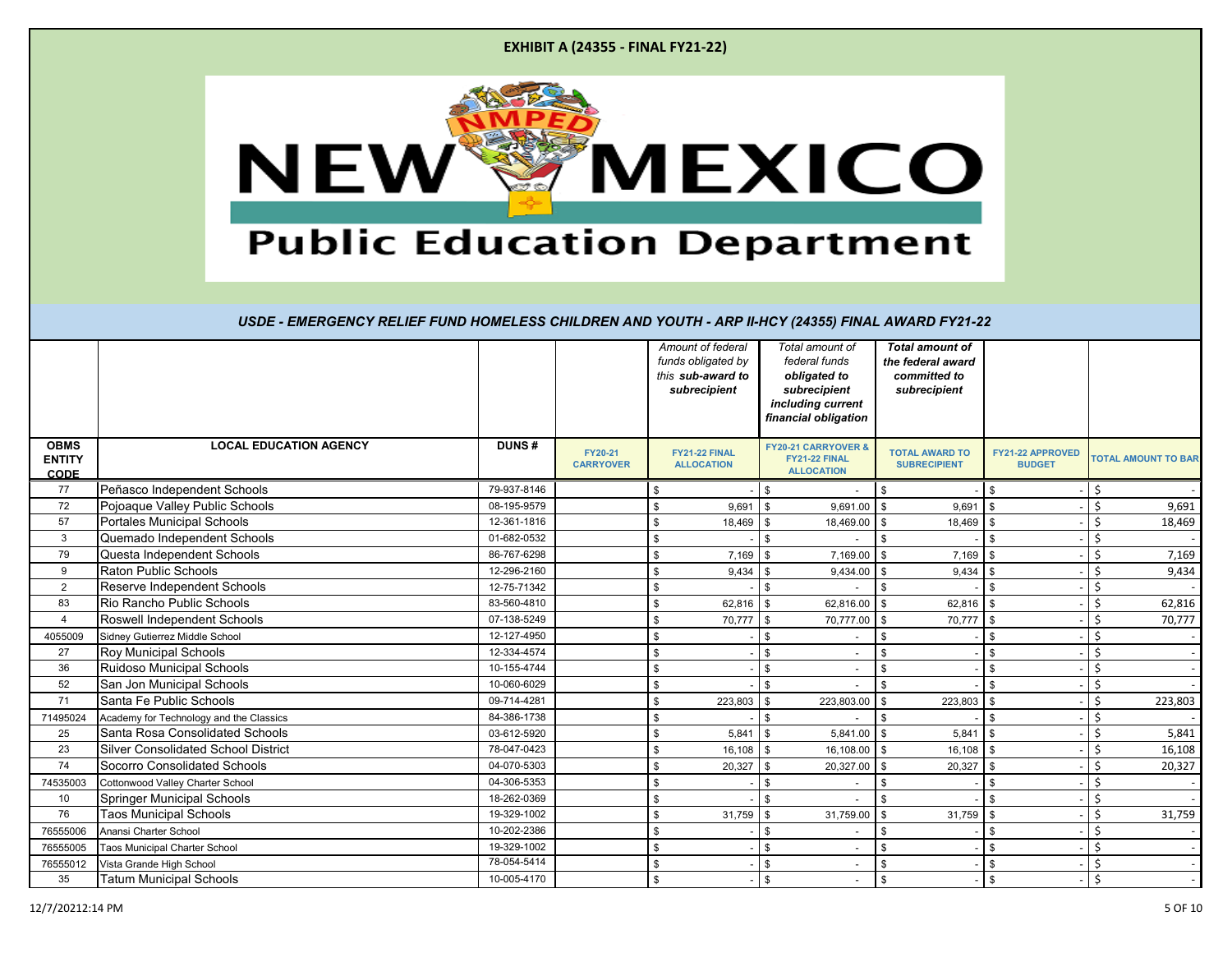|  | <b>EXHIBIT A (24355 - FINAL FY21-22)</b> |
|--|------------------------------------------|
|--|------------------------------------------|



|                                             |                                                              |              |                             |     | Amount of federal<br>funds obligated by<br>this sub-award to<br>subrecipient |                | Total amount of<br>federal funds<br>obligated to<br>subrecipient<br>including current<br>financial obligation | <b>Total amount of</b><br>the federal award<br>committed to<br>subrecipient |                                          |     |                            |
|---------------------------------------------|--------------------------------------------------------------|--------------|-----------------------------|-----|------------------------------------------------------------------------------|----------------|---------------------------------------------------------------------------------------------------------------|-----------------------------------------------------------------------------|------------------------------------------|-----|----------------------------|
| <b>OBMS</b><br><b>ENTITY</b><br><b>CODE</b> | <b>LOCAL EDUCATION AGENCY</b>                                | <b>DUNS#</b> | FY20-21<br><b>CARRYOVER</b> |     | FY21-22 FINAL<br><b>ALLOCATION</b>                                           |                | <b>FY20-21 CARRYOVER &amp;</b><br>FY21-22 FINAL<br><b>ALLOCATION</b>                                          | <b>TOTAL AWARD TO</b><br><b>SUBRECIPIENT</b>                                | <b>FY21-22 APPROVED</b><br><b>BUDGET</b> |     | <b>TOTAL AMOUNT TO BAR</b> |
| 13                                          | <b>Texico Municipal Schools</b>                              | 18-261-9114  |                             | \$  |                                                                              | \$.            |                                                                                                               | \$                                                                          | \$                                       |     |                            |
| 73                                          | Truth or Consequences Municipal Schools                      | 10-005-4196  |                             | \$  | $47,437$ \$                                                                  |                | 47,437.00 \$                                                                                                  | 47,437                                                                      | l \$                                     | Ś   | 47,437                     |
| 49                                          | Tucumcari Public Schools                                     | 09-414-4391  |                             | \$  | 24,993                                                                       | \$             | 24,993.00 \$                                                                                                  | 24,993                                                                      | <b>S</b>                                 | Ś   | 24,993                     |
| 47                                          | <b>Tularosa Municipal Schools</b>                            | 10-837-6617  |                             | \$  | $8,483$ \$                                                                   |                | 8,483.00 \$                                                                                                   | $8,483$ \$                                                                  |                                          | Ś   | 8,483                      |
| 26                                          | Vaughn Municipal Schools                                     | 10-005-4220  |                             | \$  |                                                                              | $\mathfrak{L}$ |                                                                                                               | \$.                                                                         |                                          | Ś   |                            |
| 45                                          | Wagon Mound Public Schools                                   | 10-005-4238  |                             | \$  | 1,872                                                                        | \$             | 1,872.00 \$                                                                                                   | 1,872                                                                       | \$                                       | Ś   | 1,872                      |
| 68                                          | West Las Vegas Public Schools                                | 06-942-2491  |                             | \$  | 16,026                                                                       | \$             | 16,026.00 \$                                                                                                  | 16,026                                                                      | l \$                                     | Ś   | 16,026                     |
| 68475004                                    | Rio Gallinas School for Ecology and the Arts                 | 15-850-1598  |                             | \$  |                                                                              | \$             |                                                                                                               | \$                                                                          | \$                                       | Ś   |                            |
| 89                                          | Zuni Public School District                                  | 10-504-2907  |                             | \$  |                                                                              | \$.            |                                                                                                               | \$.                                                                         | \$                                       | .\$ |                            |
|                                             | <b>STATE CHARTERS</b>                                        |              |                             |     |                                                                              |                |                                                                                                               |                                                                             |                                          |     |                            |
| 580-001                                     | 21st Century Public Academy                                  | 06-603-3031  |                             | \$  |                                                                              | \$             |                                                                                                               | \$                                                                          | \$                                       | Ś   |                            |
| 579-001                                     | <b>ACES Technical Charter School</b>                         | 11-720-9902  |                             | \$  |                                                                              | \$             |                                                                                                               | \$                                                                          | \$                                       | Ś   |                            |
| 528-001                                     | Albuquerque Bilingual Academy                                | 01-594-6921  |                             | \$  |                                                                              | \$             |                                                                                                               | \$                                                                          | \$                                       | Ś   |                            |
| 574-001                                     | Albuquerque Collegiate Charter School                        | 08-120-1500  |                             | \$  |                                                                              | \$             |                                                                                                               | \$                                                                          | \$                                       | Ś   |                            |
| 524-001                                     | AIMS @ UNM                                                   | 96-759-4388  |                             | \$  |                                                                              | \$             |                                                                                                               | \$                                                                          | \$                                       | Ś   |                            |
| 516-001                                     | Albuquerque School of Excellence                             | 96-438-5368  |                             | \$  | 5,564                                                                        | \$             | 5,564.00                                                                                                      | 5,564<br>\$                                                                 | $\mathbf{s}$                             | Ś   | 5,564                      |
| 517-001                                     | Albuquerque Sign Language Academy (The)                      | 96-259-6008  |                             | \$. |                                                                              | \$             |                                                                                                               | \$                                                                          | $\mathfrak{L}$                           | Ś   |                            |
| 532-001                                     | Aldo Leopold High School                                     | 82-586-2134  |                             | \$  |                                                                              | \$             |                                                                                                               | \$                                                                          | \$                                       |     |                            |
| 511-001                                     | Alma d' arte Charter High School                             | 15-834-9188  |                             | \$  |                                                                              | \$             |                                                                                                               | \$                                                                          | \$                                       |     |                            |
| 575-001                                     | Altura Preparatory School                                    | 08-119-9774  |                             | \$  |                                                                              | \$             |                                                                                                               | \$                                                                          | \$                                       | Ś   |                            |
| 525-001                                     | Amy Biehl Charter High School                                | 04-453-9596  |                             | \$  |                                                                              | \$             |                                                                                                               | \$                                                                          | \$                                       | \$  |                            |
| 520-001                                     | ASK Academy (The)                                            | 02-763-1876  |                             | \$  |                                                                              | \$             |                                                                                                               | \$                                                                          | \$                                       | Ś   |                            |
| 512-001                                     | Cesar Chavez Community School                                | 18-762-1888  |                             | \$  |                                                                              | \$             |                                                                                                               | \$                                                                          | \$                                       | Ś   |                            |
| 562-001                                     | Dzit Dit Lool School of Empowerment, Action and Perseverance | 08-015-4085  |                             | \$  |                                                                              | \$             |                                                                                                               | \$                                                                          | \$                                       | Ś   |                            |
| 550-001                                     | Estancia Valley Classical Academy                            | 08-025-5234  |                             | \$  |                                                                              | \$             |                                                                                                               | \$                                                                          | \$                                       | Ś   |                            |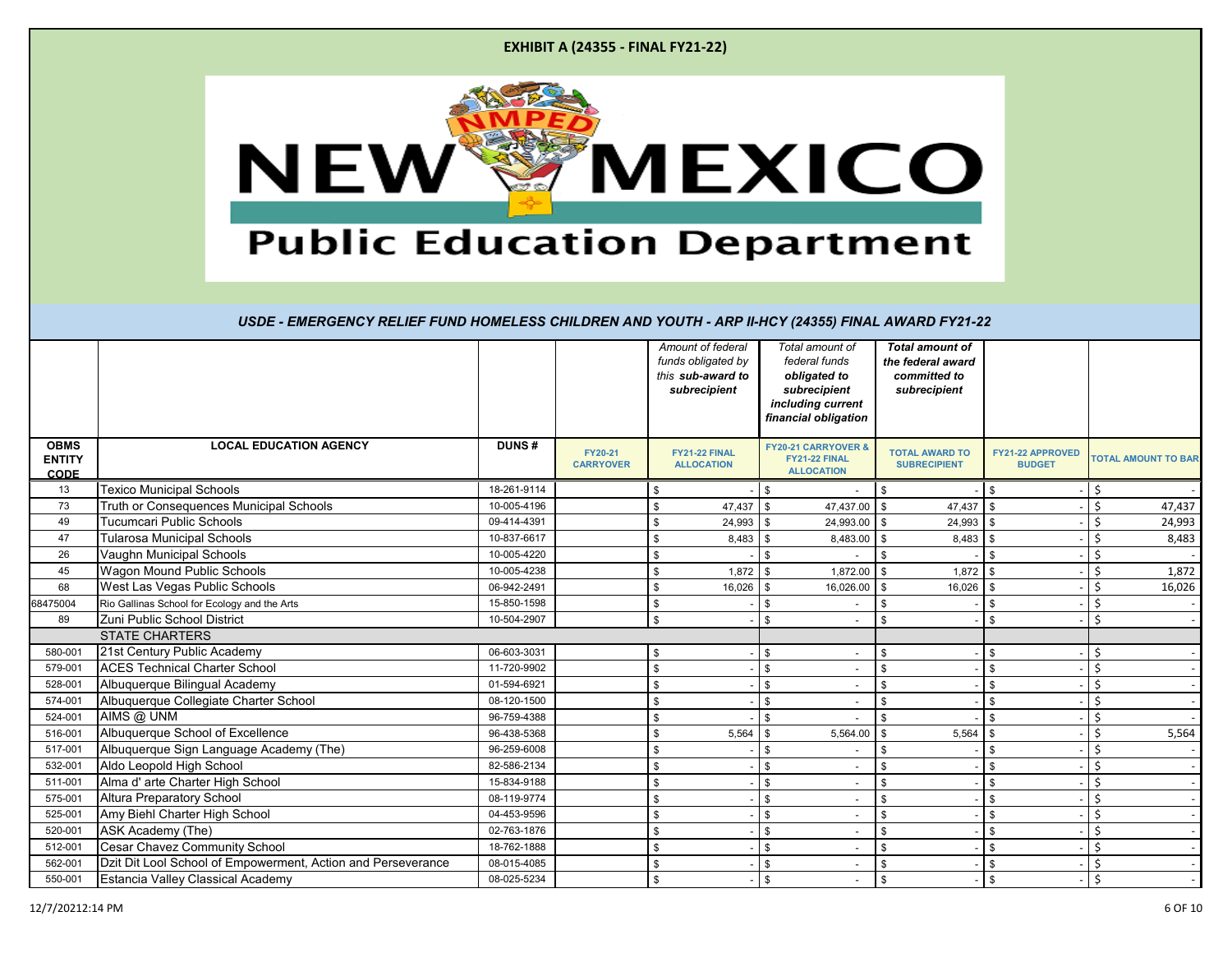|  | <b>EXHIBIT A (24355 - FINAL FY21-22)</b> |  |
|--|------------------------------------------|--|
|--|------------------------------------------|--|



|                                             |                                                      |              |                             | Amount of federal<br>funds obligated by<br>this sub-award to<br>subrecipient | Total amount of<br>federal funds<br>obligated to<br>subrecipient<br>including current<br>financial obligation | <b>Total amount of</b><br>the federal award<br>committed to<br>subrecipient |                                   |                            |
|---------------------------------------------|------------------------------------------------------|--------------|-----------------------------|------------------------------------------------------------------------------|---------------------------------------------------------------------------------------------------------------|-----------------------------------------------------------------------------|-----------------------------------|----------------------------|
| <b>OBMS</b><br><b>ENTITY</b><br><b>CODE</b> | <b>LOCAL EDUCATION AGENCY</b>                        | <b>DUNS#</b> | FY20-21<br><b>CARRYOVER</b> | <b>FY21-22 FINAL</b><br><b>ALLOCATION</b>                                    | <b>FY20-21 CARRYOVER &amp;</b><br>FY21-22 FINAL<br><b>ALLOCATION</b>                                          | <b>TOTAL AWARD TO</b><br><b>SUBRECIPIENT</b>                                | FY21-22 APPROVED<br><b>BUDGET</b> | <b>TOTAL AMOUNT TO BAR</b> |
| 557-001                                     | <b>Explore Academy</b>                               | 05-466-2018  |                             | \$                                                                           | \$                                                                                                            | \$                                                                          | \$                                | Ŝ.                         |
| 581-001                                     | Explore Academy - Las Cruces                         | 11-796-3225  |                             | \$                                                                           | \$                                                                                                            | \$                                                                          | \$                                | Ś                          |
| 503-001                                     | Horizon Academy West                                 | 79-372-5230  |                             | \$                                                                           | \$                                                                                                            | \$                                                                          | \$                                | Ś                          |
| 573-001                                     | Hózhó Academy                                        | 08-124-4280  |                             | \$                                                                           | \$                                                                                                            | \$                                                                          | \$                                | Ś                          |
| 535-001                                     | J. Paul Taylor Academy                               | 08-002-1416  |                             | \$                                                                           | \$                                                                                                            | \$                                                                          | \$                                | Ś                          |
| 560-001                                     | La Academia Dolores Huerta                           | 80-048-6081  |                             | \$                                                                           | \$                                                                                                            | \$                                                                          | \$                                | Ś                          |
| 546-001                                     | La Tierra Montessori School of the Arts and Sciences | 07-860-4652  |                             | \$                                                                           | \$                                                                                                            | \$                                                                          | \$                                | Ś                          |
| 567-001                                     | Las Montañas Charter School                          | 02-905-6318  |                             | \$                                                                           | \$                                                                                                            | \$                                                                          | \$                                | Ś                          |
| 519-001                                     | MASTERS Program (The)                                | 96-461-5798  |                             | \$                                                                           | \$                                                                                                            | \$                                                                          | \$                                | Ś                          |
| 547-001                                     | McCurdy Charter School                               | 07-873-2212  |                             | \$                                                                           | \$<br>$\overline{\phantom{a}}$                                                                                | \$                                                                          | \$                                | Ś                          |
| 501-001                                     | Media Arts Collaborative Charter School              | 00-424-7970  |                             | \$                                                                           | \$                                                                                                            | \$                                                                          | \$                                | Ś                          |
| 578-001                                     | Middle College High School                           | 03-747-5351  |                             | \$                                                                           | \$                                                                                                            | \$                                                                          | \$                                | Ś                          |
| 542-001                                     | Mission Achievement and Success Charter School       | 08-055-1210  |                             | $17,918$ \$<br>\$                                                            | 17,918.00 \$                                                                                                  | $17,918$ \$                                                                 |                                   | \$<br>17,918               |
| 564-001                                     | Monte del Sol Charter School                         | 01-474-4200  |                             | 11,402<br>\$                                                                 | 11,402.00 \$<br>\$                                                                                            | 11,402                                                                      | <b>\$</b>                         | Ś<br>11,402                |
| 529-001                                     | Montessori Elementary School (The)                   | 80-048-6230  |                             | \$                                                                           | \$                                                                                                            | \$                                                                          | \$                                | Ś                          |
| 549-001                                     | New America School of Las Cruces                     | 07-919-4295  |                             | 9,937<br>\$                                                                  | 9,937.00<br>\$                                                                                                | 9,937<br>\$                                                                 | \$                                | 9,937<br>Ś                 |
| 554-001                                     | <b>New Mexico Connections Academy</b>                | 07-920-1379  |                             | \$                                                                           | \$                                                                                                            | \$                                                                          | \$                                | Ś                          |
| 509-001                                     | New Mexico School for the Arts                       | 08-055-4399  |                             |                                                                              | \$                                                                                                            | \$                                                                          | \$                                | Ś                          |
| 504-001                                     | North Valley Academy                                 | 13-693-0356  |                             | \$                                                                           | \$                                                                                                            | \$                                                                          | \$                                | Ś                          |
| 577-001                                     | Raices del Saber Xinachtli Community School          | 11-707-1791  |                             | \$                                                                           | \$<br>$\overline{\phantom{a}}$                                                                                | \$                                                                          | \$                                | Ś                          |
| 539-001                                     | Red River Valley Charter School                      | 15-937-4347  |                             | \$                                                                           | \$                                                                                                            | \$                                                                          | \$                                | Ś.                         |
| 570-001                                     | Roots and Wings Community School                     | 83-324-3368  |                             | \$                                                                           | \$                                                                                                            | \$                                                                          | \$                                | \$                         |
| 563-001                                     | Sandoval Academy of Bilingual Education              | 01-561-4185  |                             | \$                                                                           | \$                                                                                                            | \$                                                                          | \$                                | Ś                          |
| 505-001                                     | School of Dreams Academy                             | 82-945-6487  |                             | 8,365<br>\$                                                                  | 8,365.00<br>\$                                                                                                | 8,365<br>\$                                                                 | \$                                | Ś.<br>8,365                |
| 568-001                                     | Six Directions Indigenous Charter School             | 00-347-2448  |                             | \$                                                                           | \$                                                                                                            | \$                                                                          | \$                                | \$                         |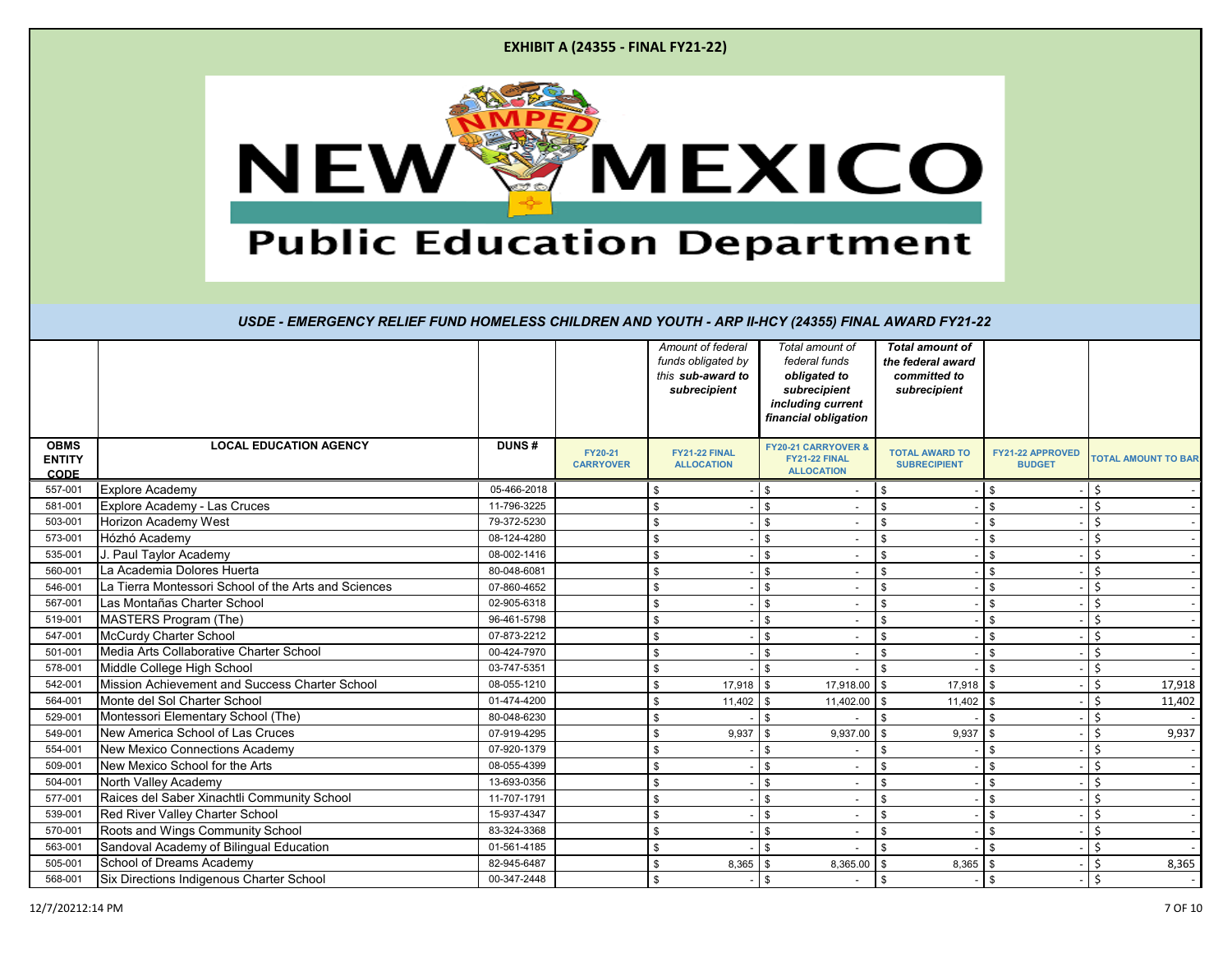|  | <b>EXHIBIT A (24355 - FINAL FY21-22)</b> |  |
|--|------------------------------------------|--|
|--|------------------------------------------|--|



|                                             |                                                         | Amount of federal<br>funds obligated by<br>this sub-award to<br>subrecipient | Total amount of<br>federal funds<br>obligated to<br>subrecipient<br>including current<br>financial obligation | <b>Total amount of</b><br>the federal award<br>committed to<br>subrecipient |                                                                      |                                              |                                   |                            |
|---------------------------------------------|---------------------------------------------------------|------------------------------------------------------------------------------|---------------------------------------------------------------------------------------------------------------|-----------------------------------------------------------------------------|----------------------------------------------------------------------|----------------------------------------------|-----------------------------------|----------------------------|
| <b>OBMS</b><br><b>ENTITY</b><br><b>CODE</b> | <b>LOCAL EDUCATION AGENCY</b>                           | <b>DUNS#</b>                                                                 | FY20-21<br><b>CARRYOVER</b>                                                                                   | FY21-22 FINAL<br><b>ALLOCATION</b>                                          | <b>FY20-21 CARRYOVER &amp;</b><br>FY21-22 FINAL<br><b>ALLOCATION</b> | <b>TOTAL AWARD TO</b><br><b>SUBRECIPIENT</b> | FY21-22 APPROVED<br><b>BUDGET</b> | <b>TOTAL AMOUNT TO BAR</b> |
| 576-001                                     | Solare Collegiate Charter School                        | 11-692-6037                                                                  |                                                                                                               | \$                                                                          | \$                                                                   | \$                                           | \$                                | Ś                          |
| 515-001                                     | South Valley Preparatory School                         | 96-438-4445                                                                  |                                                                                                               | \$                                                                          | \$                                                                   | \$                                           | $\mathfrak{L}$                    | Ś                          |
| 544-001                                     | Southwest Aeronautics, Mathematics, and Science Academy | 07-843-0713                                                                  |                                                                                                               | \$                                                                          | \$                                                                   | \$                                           | <sup>\$</sup>                     | Ś                          |
| 530-001                                     | Southwest Preparatory Learning Center                   | 80-048-5851                                                                  |                                                                                                               | \$                                                                          | \$                                                                   | \$                                           | \$                                | Ś                          |
| 531-001                                     | Southwest Secondary Learning Center                     | 01-527-4280                                                                  |                                                                                                               | \$                                                                          | \$                                                                   | \$                                           | $\mathfrak{L}$                    | Ś                          |
| 510-001                                     | Taos Academy                                            | 82-892-1473                                                                  |                                                                                                               | \$                                                                          | \$                                                                   | \$                                           | \$                                | Ś                          |
| 521-001                                     | Taos Integrated School of the Arts                      | 96-438-5533                                                                  |                                                                                                               | \$                                                                          | \$                                                                   | \$                                           | \$                                | Ś                          |
| 555-001                                     | Taos International Charter School                       | 07-960-9599                                                                  |                                                                                                               | \$                                                                          | \$                                                                   | \$                                           | <sup>\$</sup>                     | Ś                          |
| 536-001                                     | <b>GREAT Academy (The)</b>                              | 96-808-3928                                                                  |                                                                                                               | \$                                                                          | \$                                                                   | \$                                           | $\mathfrak{L}$                    | Ś                          |
| 518-001                                     | Tierra Adentro                                          | 96-238-6277                                                                  |                                                                                                               | \$                                                                          | \$                                                                   | \$                                           | $\mathfrak{L}$                    | Ś                          |
| 565-001                                     | Tierra Encantada Charter School                         | 02-232-1650                                                                  |                                                                                                               | \$                                                                          | \$                                                                   | \$                                           | \$                                | Ś                          |
| 566-001                                     | <b>Turquoise Trail Charter School</b>                   | 87-629-5788                                                                  |                                                                                                               | \$<br>10,034                                                                | 10,034.00<br>\$                                                      | \$<br>10,034                                 | \$                                | Ś<br>10,034                |
| 552-001                                     | Walatowa High Charter School                            | 14-936-0864                                                                  |                                                                                                               | \$                                                                          | \$                                                                   | \$                                           | $\mathfrak{L}$                    | Ś                          |
|                                             | <b>STATE SUPPORTED INSTITUTIONS</b>                     |                                                                              |                                                                                                               |                                                                             |                                                                      |                                              |                                   |                            |
| 099-000                                     | Juvenile Justice Services - CYFD                        | 10-227-3070                                                                  |                                                                                                               | \$                                                                          | \$                                                                   | \$                                           | \$                                | Ś                          |
| 091-000                                     | <b>NM Department of Corrections</b>                     | 80-856-1799                                                                  |                                                                                                               | \$                                                                          | \$                                                                   | \$                                           | \$                                | Ś                          |
| 094-000                                     | NM School for the Blind and Visually Impaired           | 04-756-9827                                                                  |                                                                                                               | \$                                                                          | \$                                                                   | \$                                           | \$                                | Ś                          |
| 093-000                                     | NM School for the Deaf                                  | 12-549-3106                                                                  |                                                                                                               | \$                                                                          | \$                                                                   | \$                                           | $\mathfrak{L}$                    | Ś                          |
| 097-000                                     | Sequoyah Adolescent Treatment Center                    | 80-838-9274                                                                  |                                                                                                               | \$                                                                          | \$                                                                   | \$                                           | \$                                | Ś                          |
| 095-000                                     | <b>UNM Mimbres School</b>                               | 10-349-7871                                                                  |                                                                                                               | \$                                                                          | \$<br>$\overline{\phantom{a}}$                                       | \$                                           | \$                                | Ś.                         |
|                                             | POSTSECONDARY INSTITUTIONS                              |                                                                              |                                                                                                               |                                                                             |                                                                      |                                              |                                   |                            |
| 861-001                                     | Central NM CC                                           | 07-575-4036                                                                  |                                                                                                               | \$                                                                          | \$                                                                   | \$                                           | \$                                | \$                         |
| 862-001                                     | <b>Clovis Community College</b>                         | 83-801-1294                                                                  |                                                                                                               | \$                                                                          | \$                                                                   | \$                                           | \$                                | Ś                          |
| 851-001                                     | <b>Eastern NM University Roswell</b>                    | 03-016-8959                                                                  |                                                                                                               | \$                                                                          | \$                                                                   | \$                                           | \$                                | Ś                          |
| 852-001                                     | Eastern NM University Ruidoso                           | 00-344-1276                                                                  |                                                                                                               | \$                                                                          | \$<br>$\overline{\phantom{a}}$                                       | \$                                           | \$                                | Ś                          |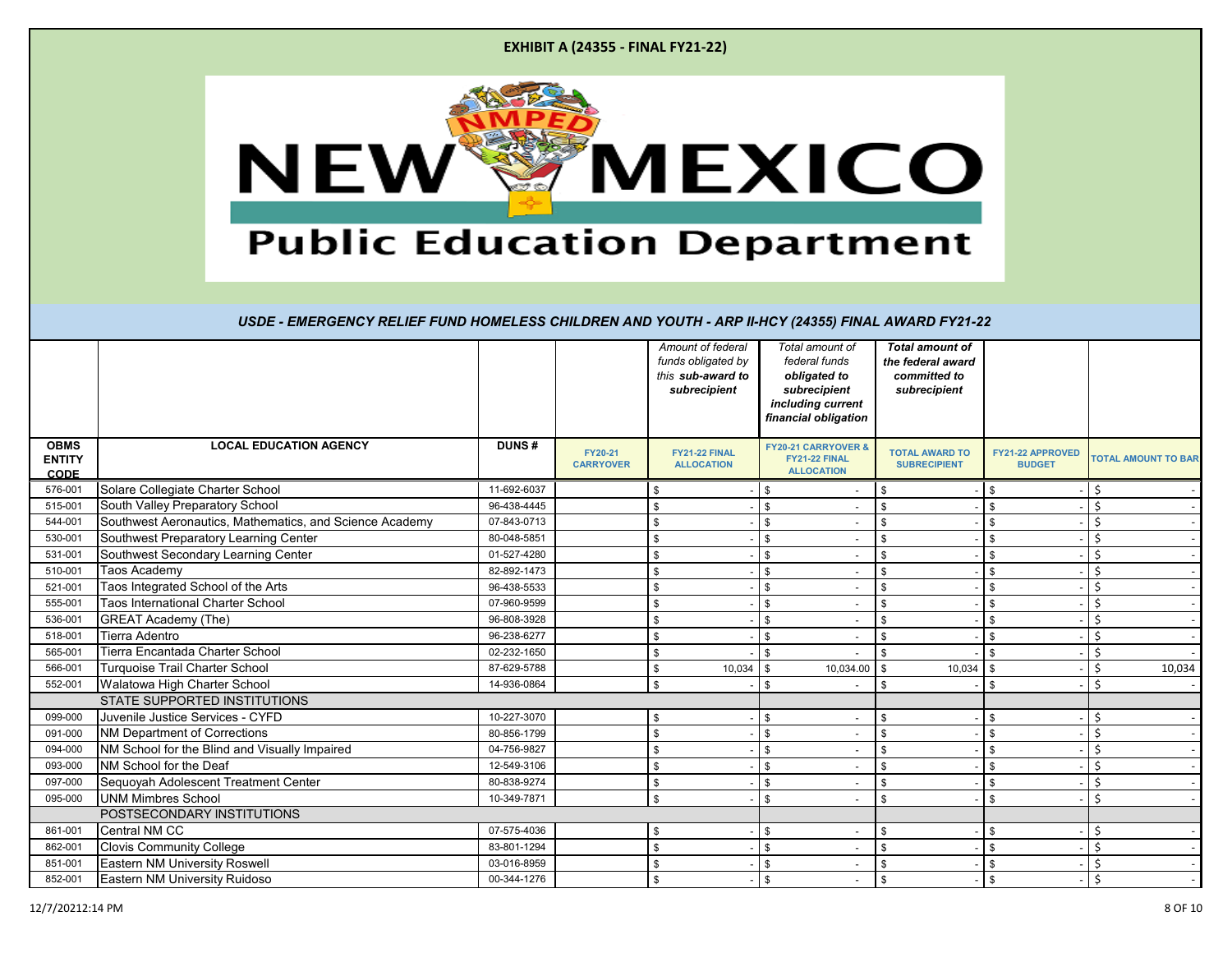|                                                                   |                               |              | <b>EXHIBIT A (24355 - FINAL FY21-22)</b> |                                                                              |                                                                                                               |                                                                             |                                          |  |  |  |
|-------------------------------------------------------------------|-------------------------------|--------------|------------------------------------------|------------------------------------------------------------------------------|---------------------------------------------------------------------------------------------------------------|-----------------------------------------------------------------------------|------------------------------------------|--|--|--|
| <b>NEW</b><br><b>MEXICO</b><br><b>Public Education Department</b> |                               |              |                                          |                                                                              |                                                                                                               |                                                                             |                                          |  |  |  |
|                                                                   |                               |              |                                          | Amount of federal<br>funds obligated by<br>this sub-award to<br>subrecipient | Total amount of<br>federal funds<br>obligated to<br>subrecipient<br>including current<br>financial obligation | <b>Total amount of</b><br>the federal award<br>committed to<br>subrecipient |                                          |  |  |  |
|                                                                   | <b>LOCAL EDUCATION AGENCY</b> | <b>DUNS#</b> | <b>FY20-21</b><br><b>CARRYOVER</b>       | FY21-22 FINAL<br><b>ALLOCATION</b>                                           | <b>FY20-21 CARRYOVER &amp;</b><br>FY21-22 FINAL<br><b>ALLOCATION</b>                                          | <b>TOTAL AWARD TO</b><br><b>SUBRECIPIENT</b>                                | <b>FY21-22 APPROVED</b><br><b>BUDGET</b> |  |  |  |
| nmunity College                                                   |                               | 08-526-8647  |                                          | \$                                                                           | \$                                                                                                            | \$                                                                          | \$                                       |  |  |  |
|                                                                   | Is Community College          | 10-838-3461  |                                          | \$                                                                           | \$                                                                                                            | \$                                                                          | \$                                       |  |  |  |
| amogordo                                                          |                               | 14-360-9365  |                                          | \$                                                                           | \$                                                                                                            | \$                                                                          | \$                                       |  |  |  |
|                                                                   |                               |              |                                          |                                                                              |                                                                                                               |                                                                             |                                          |  |  |  |

| <b>ENTITY</b>          |                                            |             | <b>FY20-21</b><br><b>CARRYOVER</b> | <b>FY21-22 FINAL</b><br><b>ALLOCATION</b> | FY21-22 FINAL<br><b>ALLOCATION</b> |                          | <b>TOTAL AWARD TO</b><br><b>SUBRECIPIENT</b> | <b>FY21-22 APPROVED</b><br><b>BUDGET</b> | <b>TOTAL AMOUNT TO BAR</b> |
|------------------------|--------------------------------------------|-------------|------------------------------------|-------------------------------------------|------------------------------------|--------------------------|----------------------------------------------|------------------------------------------|----------------------------|
| <b>CODE</b><br>863-001 | Luna Community College                     | 08-526-8647 |                                    |                                           |                                    |                          |                                              |                                          |                            |
| 864-001                | <b>Mesalands Community College</b>         | 10-838-3461 |                                    |                                           | \$                                 |                          |                                              | \$.                                      |                            |
| 853-001                | NMSU Alamogordo                            | 14-360-9365 |                                    |                                           | \$.                                |                          |                                              | .\$                                      |                            |
| 856-001                | <b>NMSU Grants</b>                         | 93-294-5405 |                                    |                                           |                                    |                          |                                              | \$.                                      |                            |
| 854-001                | NMSU Carlsbad Community College            | 08-174-6216 |                                    |                                           | \$                                 |                          |                                              | \$.                                      |                            |
| 855-001                | NMSU Dona Ana Community College            | 17-248-6359 |                                    |                                           |                                    |                          |                                              |                                          |                            |
| 875-001                |                                            | 17-385-1965 |                                    |                                           | \$.                                |                          |                                              | £.                                       |                            |
|                        | <b>NMSU Main Campus</b>                    |             |                                    |                                           |                                    |                          |                                              |                                          |                            |
| 866-001                | Northern New Mexico College                | 94-340-2412 |                                    |                                           |                                    | $\overline{\phantom{a}}$ |                                              | .\$                                      |                            |
| 867-001                | San Juan College                           | 10-279-4005 |                                    |                                           |                                    |                          |                                              | £.                                       |                            |
| 868-001                | Santa Fe Community College                 | 10-661-0793 |                                    |                                           | \$                                 |                          |                                              | \$.                                      |                            |
| 859-001                | <b>UNM Los Alamos</b>                      | 12-282-5771 |                                    |                                           |                                    |                          |                                              |                                          |                            |
| 857-001                | <b>UNM Gallup</b>                          | 87-636-7350 |                                    |                                           | \$                                 |                          |                                              | .\$                                      |                            |
| 858-001                | <b>UNM Taos</b>                            | 79-682-1853 |                                    |                                           |                                    |                          |                                              |                                          |                            |
| 860-001                | <b>UNM Valencia</b>                        | 61-456-5281 |                                    |                                           | \$                                 |                          |                                              | \$.                                      |                            |
| 850-001                | <b>Western NM University</b>               | 07-137-3641 |                                    |                                           | \$.                                |                          |                                              |                                          |                            |
|                        | BUREAU OF INDIAN EDUCATION ENTITIES        |             |                                    |                                           |                                    |                          |                                              |                                          |                            |
| 640-001                | Pueblo of Tesuque                          | 96-234-5328 |                                    |                                           | \$                                 |                          |                                              | .\$                                      |                            |
| 632-001                | Taos Day School                            | 15-937-4453 |                                    |                                           |                                    |                          |                                              |                                          |                            |
| 639-001                | Wingate Elementary School                  | 07-856-5154 |                                    |                                           |                                    |                          |                                              | ፍ                                        |                            |
|                        | CONTRACTUALLY BASED ORGANIZATIONS          |             |                                    |                                           |                                    |                          |                                              |                                          |                            |
| 801-001                | AppleTree Education                        | 02-107-5036 |                                    | -S                                        | \$                                 |                          | \$                                           | \$                                       |                            |
| 821-001                | Boys and Girls Clubs of Central New Mexico | 12-343-2254 |                                    |                                           | \$                                 |                          |                                              | $\mathfrak{L}$                           |                            |
| 678-001                | Childhaven, Inc.                           | 15-183-0098 |                                    |                                           | \$                                 |                          |                                              | \$.                                      |                            |
| 820-001                | <b>Community For Learning</b>              | 79-636-3732 |                                    |                                           | $\mathfrak{L}$                     |                          |                                              | \$                                       |                            |
| 811-001                | Guadalupe Montessori School                | 14-447-9516 |                                    |                                           | \$                                 |                          | \$                                           | \$                                       | \$                         |

**OBMS**